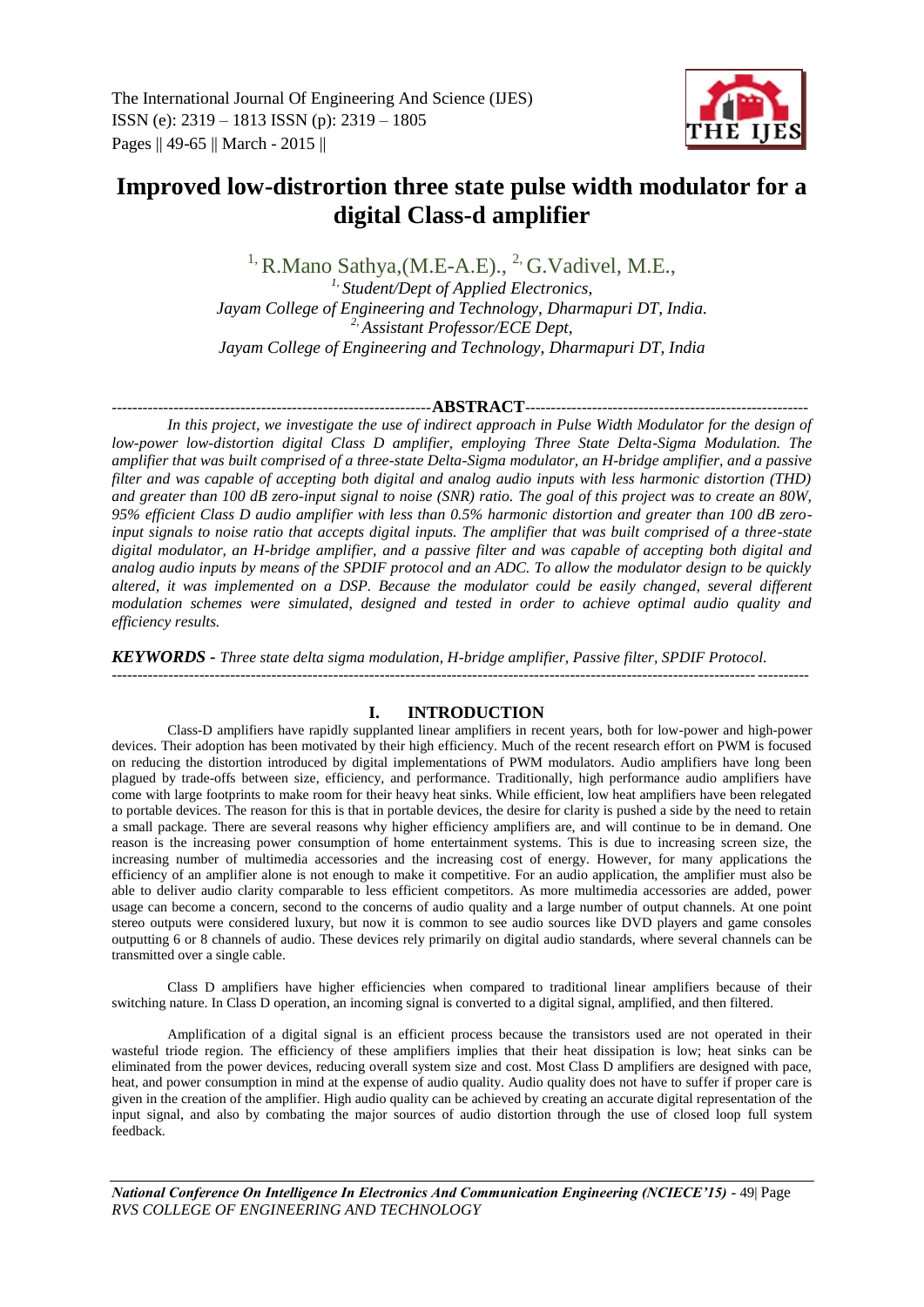# **II. PROPOSED METHOD**

The amplifier that was built comprised of a three-state Delta-Sigma modulator, an H-bridge amplifier, and a passive filter and was capable of accepting both digital and analog audio inputs with less harmonic distortion (THD) and greater than 100 dB zero-input signal to noise (SNR) ratio.

### **III. SYSTEM FUNCTION**

# **3.1 CLASS D AMPLIFIER: A CONCEPTUAL DESCRIPTION**



*Fig: 3.1 functional block diagram of the system*

The first stage is the modulation stage. The input signal must be converted to a digital signal before being amplified. To accomplish this here Delta-Sigma Modulation is used. After the signal is modulated, it must be amplified. The amplification stage uses several Metal Oxide Semiconductor Field Effect Transistors (MOSFETs).A H-Bridge configuration of MOSFETs are employed to form the amplification stage. After the modulated signal is amplified, it must be filtered before it can be sent to the output stage. The last stage is the filtering, or demodulation, stage, which consists of a low pass filter.

### **Class D-Amplifier: Audio Amplifier**

The goal of audio amplifiers is to reproduce input audio signals at sound-producing output elements, with desired volume and power levels—faithfully, efficiently, and at low distortion. Audio frequencies range from about 20 Hz to 20 kHz, so the amplifier must have good frequency response over this range (less when driving a band-limited speaker, such as a *woofer* or a *tweeter*). Power capabilities vary widely depending on the application, from milliwatts in headphones, to a few watts in TV or PC audio, to tens of watts for "mini" home stereos and automotive audio, to hundreds of watts and beyond for more powerful home and Commercial sound systems and to fill theaters or auditoriums with sound. A straightforward analog implementation of an audio amplifier uses transistors in linear mode to create an output voltage that is a scaled copy of the input voltage. The forward voltage gain is usually high (at least 40 dB). If the forward gain is part of a feedback loop, the overall *loop gain* will also be high. Feedback is often used because high loop gain improves performance suppressing distortion caused by nonlinearities in the forward path and reducing power supply noise by increasing the power-supply rejection (PSR).

#### **The Class D Amplifier Advantage**

In a conventional transistor amplifier, the *output stage* contains transistors that supply the instantaneous continuous output current. The many possible implementations for audio systems include Classes A, AB, and B. Compared with *Class D* designs; the output-stage power dissipation is large in even the most efficient *linear*  output stages. This difference gives Class D significant advantages in many applications because the lower power dissipation produces less heat, saves circuit board space and cost, and extends battery life in portable systems. Linear Amplifiers, Class D Amplifiers, and Power Dissipation Linear-amplifier output stages are directly connected to the speaker (in some cases via capacitors). If bipolar junction transistors (BJTs) are used in the output stage, they generally operate in the linear mode, with large collector-emitter voltages. The output stage could also be implemented with MOS transistors, as shown in Figure 3.2.



*Fig: 3.2 CMOS linear output stage.*

*National Conference On Intelligence In Electronics And Communication Engineering (NCIECE'15) -* 50| Page *RVS COLLEGE OF ENGINEERING AND TECHNOLOGY*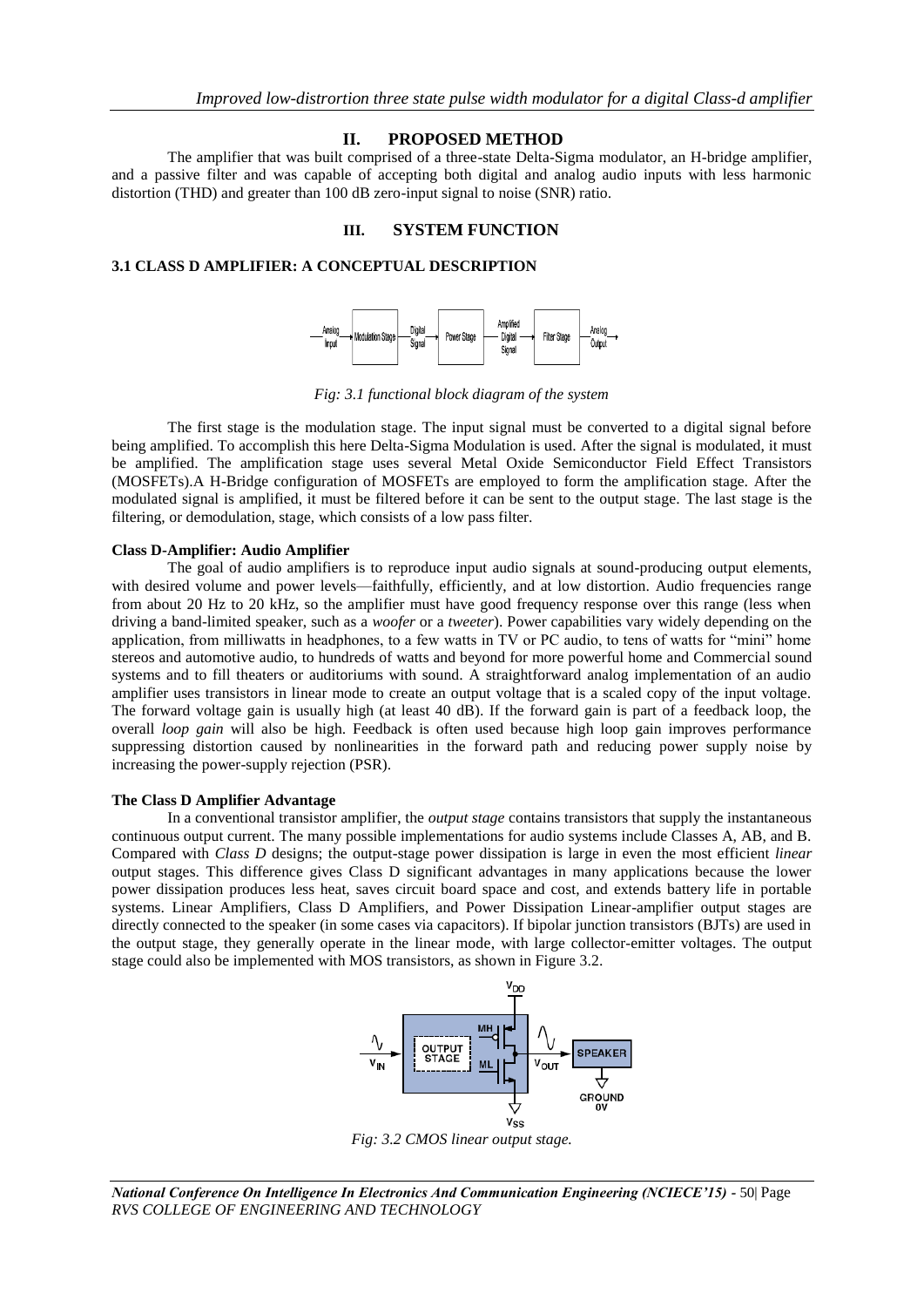Power is dissipated in all linear output stages, because the process of generating *VOUT* unavoidably causes nonzero  $I_{DS}$  and  $V_{DS}$  in at least one output transistor. The amount of power dissipation strongly depends on the method used to bias the output transistors.

The *Class A* topology uses one of the transistors as a dc current source, capable of supplying the maximum audio current required by the speaker. Good sound quality is possible with the Class A output stage, but power dissipation is excessive because a large dc bias current usually flows in the output-stage *transistors*  (where we do not want it), without being delivered to the *speaker* (where we do want it). The *Class B* topology eliminates the dc bias current and dissipates significantly less power. Its output transistors are individually controlled in a push-pull manner, allowing the MH device to supply positive currents to the speaker, and ML to sink negative currents. This reduces output stage power dissipation, with only signal current conducted through the transistors. The Class B circuit has inferior sound quality, however, due to nonlinear behavior (*crossover distortion*) when the output current passes through 0 and the transistors are changing between the on and off conditions. *Class AB*, a hybrid compromise of Classes A and B, uses some dc bias current, but much less than a pure Class A design. The small dc bias current is sufficient to prevent crossover distortion, enabling good sound quality. Power dissipation, although between Class A and Class B limits, is typically closer to Class B. Some control, similar to that of the Class B circuit, is needed to allow the Class AB circuit to supply or sink large output currents. Unfortunately, even a well-designed class AB amplifier has significant power dissipation, because its midrange output voltages are generally far from either the positive or negative supply rails. The large drain-source voltage drops thus produce significant  $I_{DS}$  X  $V_{DS}$  instantaneous power dissipation.

Thanks to a different topology (Figure 3.3), the *Class D* amplifier dissipates much less power than any of the above. Its output stage switches between the positive and negative power supplies so as to produce a train of voltage pulses. This waveform is benign for power dissipation, because the output transistors have zero current when not switching, and have low *VDS* when they are conducting current, thus giving smaller *IDS* X *VDS*.



*Fig: 3.3. Class D open-loop-amplifier block diagram.*

Since most audio signals are not pulse trains, a modulator must be included to convert the audio input into pulses. The frequency content of the pulses includes both the desired audio signal and significant highfrequency energy related to the modulation process. A low-pass filter is often inserted between the output stage and the speaker to minimize electromagnetic interference (EMI) and avoid driving the speaker with too much high frequency energy. The filter (Figure 3.4) needs to be lossless (or nearly so) in order to retain the powerdissipation advantage of the switching output stage. The filter normally uses capacitors and inductors, with the only intentionally dissipative element being the speaker.



*Fig: 3.4 Differential switching output stage and LC* low-pass filter.

Figure 3.5 compares ideal output-stage power dissipation (*PDISS*) for Class A and Class B amplifiers with measured dissipation for the AD1994 Class D amplifier, plotted against power delivered to the speaker (*PLOAD*), given an audio-frequency sine wave signal.

*National Conference On Intelligence In Electronics And Communication Engineering (NCIECE'15) -* 51| Page *RVS COLLEGE OF ENGINEERING AND TECHNOLOGY*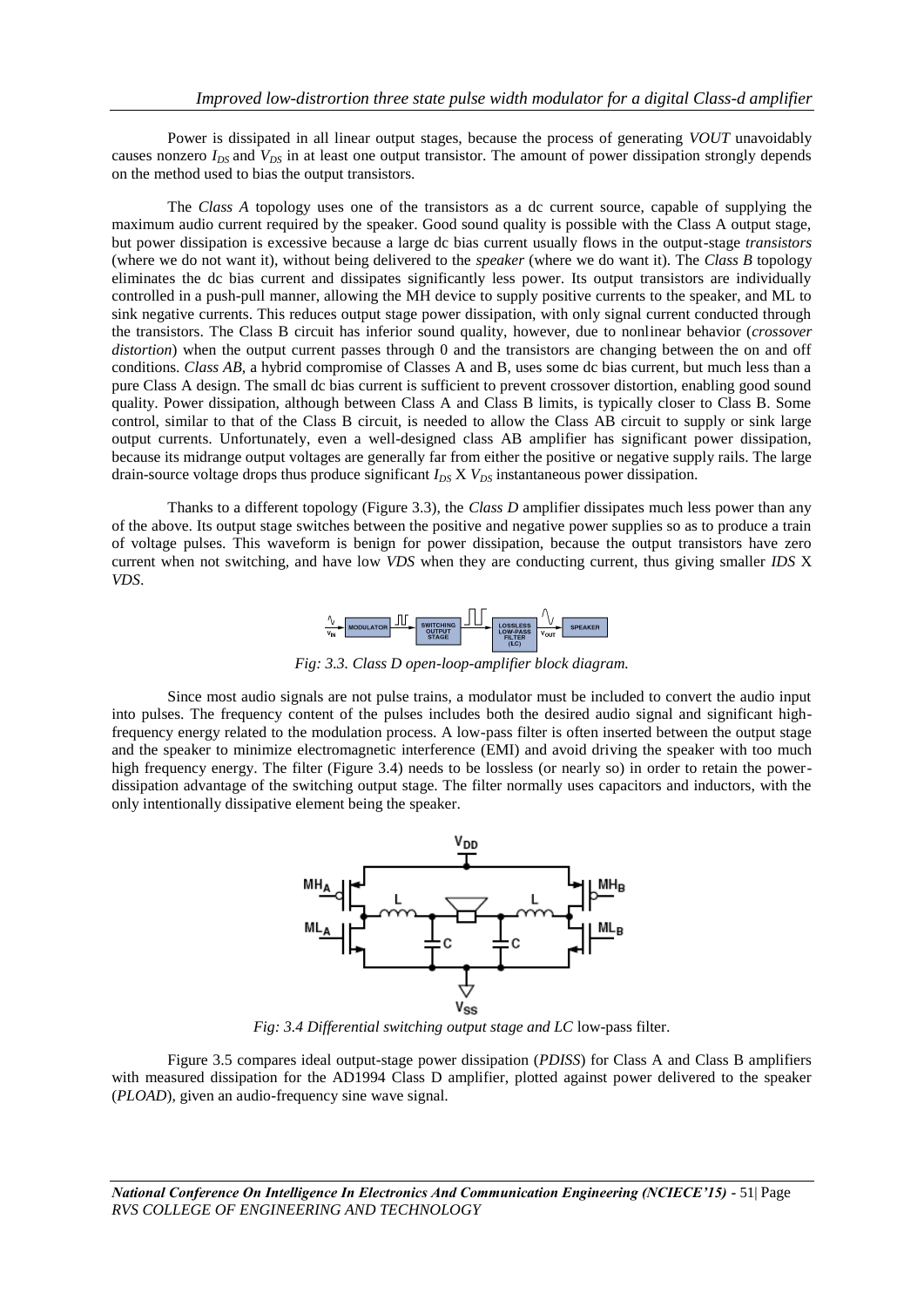The power numbers are normalized to the power level, *PLOAD max*, at which the sine is clipped enough to cause 10% total harmonic distortion (THD). The vertical line indicates the *PLOAD* at which clipping begins. Significant differences in power dissipation are visible for a wide range of loads, especially at high and moderate values. At the onset of clipping, dissipation in the Class D output stage is about 2.5 times less than Class B, and 27 times less than Class A. Note that more power is consumed in the Class A output stage than is delivered to the speaker—a consequence of using the large dc bias current. Output-stage power efficiency, *Eff*, is defined as

$$
Eff = \frac{P_{LOAD}}{P_{LOAD} + P_{DIS}}
$$

At the onset of clipping, *Eff* = 25% for the Class A amplifier, 78.5% for the Class B amplifier, and 90% for the Class D amplifier (see Figure 5). These best-case values for Class A and Class B are the ones often cited in textbooks.



*Fig: 3.6. Power efficiency of Class A, Class B, and Class D output stages.*

The differences in power dissipation and efficiency widen at moderate power levels. This is important for audio, because long term average levels for loud music are much lower (by factors of five to 20, depending on the type of music) than the instantaneous peak levels, which approach *PLOAD max*. Thus, for audio amplifiers, [*PLOAD* = 0.1 3 *PLOAD max*] is a reasonable average power level at which to evaluate *PDISS*. At this level, the Class D output-stage dissipation is nine times less than Class B, and 107 times less than Class A.

For an audio amplifier with 10-W *PLOAD max*, an average *PLOAD* of 1 W can be considered a realistic listening level. Under this condition, 282 mW is dissipated inside the Class D output stage, vs. 2.53 W for Class B and *30.2 W* for Class A. In this case, the Class D efficiency is reduced to 78%—from 90% at higher power. But even 78% is much better than the Class B and Class A efficiencies—28% and 3%, respectively. These differences have important consequences for system design. For power levels above 1 W, the excessive dissipation of linear output stages requires significant cooling measures to avoid unacceptable heating typically by using large slabs of metal as heat sinks, or fans to blow air over the amplifier. If the amplifier is implemented as an integrated circuit, a bulky and expensive thermally enhanced package may be needed to facilitate heat transfer. These considerations are onerous in consumer products such as flat-screen TVs, where space is at a premium—or automotive audio, where the trend is toward cramming higher channel counts into a fixed pace. For power levels below 1 W, wasted power can be more of a difficulty than heat generation. If powered from a battery, a linear output stage would drain battery charge faster than a Class D design. In the above example, the Class D output stage consumes 2.8 times less supply current than Class B and 23.6 times less than Class A—resulting in a big difference in the life of batteries used in products like cell phones, PDAs, and MP3 players.

*National Conference On Intelligence In Electronics And Communication Engineering (NCIECE'15) -* 52| Page *RVS COLLEGE OF ENGINEERING AND TECHNOLOGY*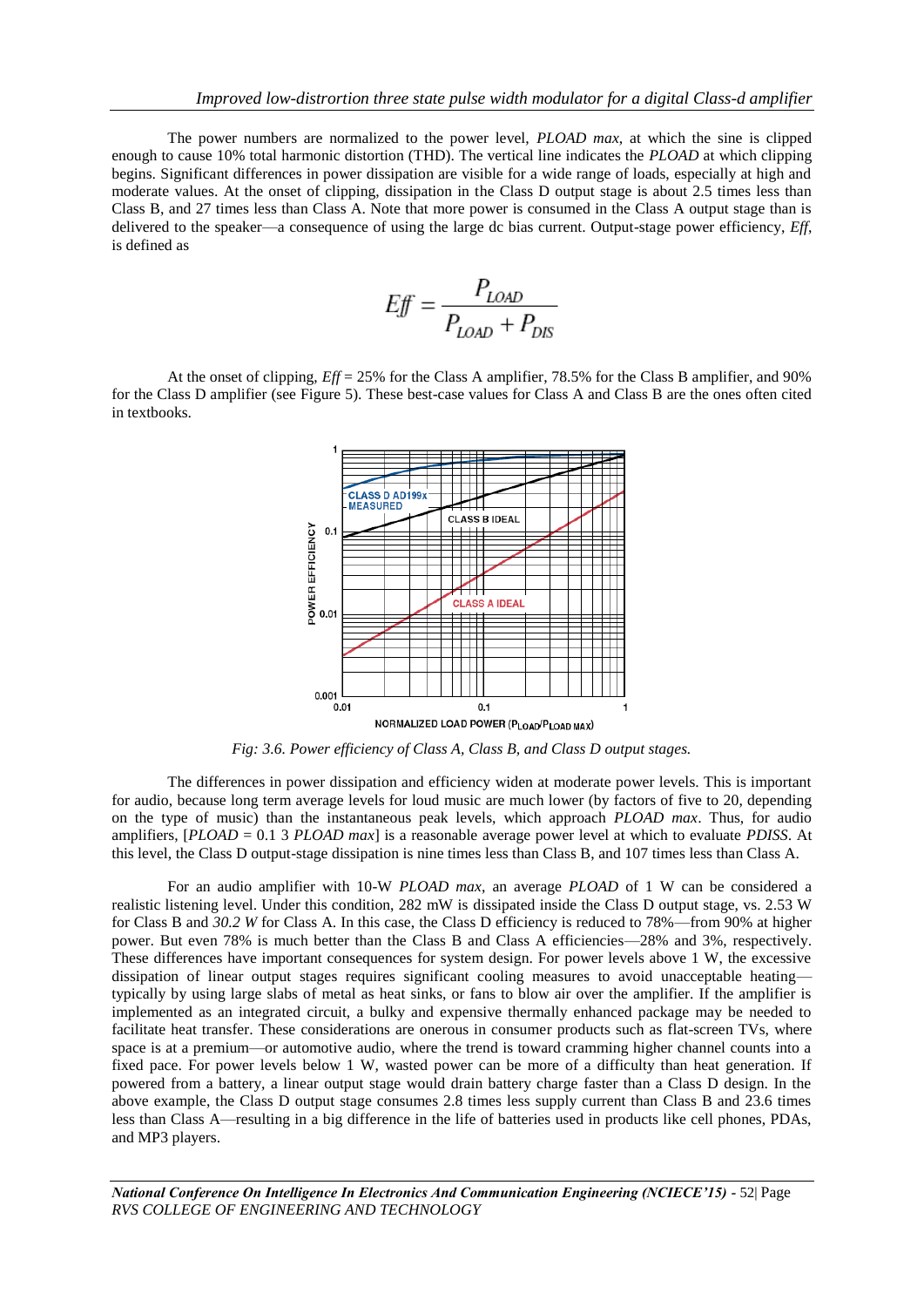For simplicity, the analysis thus far has focused exclusively on the amplifier *output* stages. However, when all sources of power dissipation in the amplifier system are considered, linear amplifiers can compare more favorably to Class D amplifiers at low output-power levels. The reason is that the power needed to generate and modulate the switching waveform can be significant at low levels. Thus, the system-wide quiescent dissipation of well-designed low-to-moderate-power Class AB amplifiers can make them competitive with Class D amplifiers. Class D power dissipation is unquestionably superior for the higher output power ranges, though. Class D Amplifier Terminology and Differential vs. Single-Ended Versions Figure 3.4 shows a differential implementation of the output transistors and LC filter in a Class D amplifier.

The *H-bridge* has two *half-bridge* switching circuits that supply pulses of opposite polarity to the filter, which comprises two inductors, two capacitors, and the speaker. Each half-bridge contains two output transistors—a high-side transistor (MH) connected to the positive power supply, and a low-side transistor (ML) connected to the negative supply. The diagrams here show high-side *p*MOS transistors. High-side *n*MOS transistors are often used to reduce size and capacitance, but special gate-drive techniques are required to control them.

Full H-bridge circuits generally run from a single supply (VDD), with ground used for the negative supply terminal (VSS). For a given VDD and VSS, the differential nature of the bridge means that it can deliver twice the output signal and four times the output power of single-ended implementations. Half-bridge circuits can be powered from bipolar power supplies or a single supply, but the single-supply version imposes a potentially harmful dc bias voltage, VDD/2, across the speaker, unless a blocking capacitor is added. The power supply voltage buses of half-bridge circuits can be "pumped" beyond their nominal values by large inductor currents from the LC filter. The dV/dt of the pumping transient can be limited by adding large decoupling capacitors between VDD and VSS. Full-bridge circuits do not suffer from bus pumping, because inductor current flowing into one of the half-bridges flows out of the other one, creating a local current loop that minimally disturbs the power supplies. Factors in Audio Class D Amplifier Design The lower power dissipation provide a strong motivation to use Class D for audio applications, but there are important challenges for the designer.

Choice of Output Transistor Size The output transistor size is chosen to optimize power dissipation over a wide range of signal conditions. Ensuring that *VDS* stays small when conducting large *IDS* requires the on resistance (*RON*) of the output transistors to be small (typically 0.1 V to 0.2 V). But this requires large transistors with significant gate capacitance (*CG*). The gate-drive circuitry that switches the capacitance consumes power—*CV 2f*, where *C* is the capacitance, *V* is the voltage change during charging, and *f* is the switching frequency. This "switching loss" becomes excessive if the capacitance or frequency is too high, so practical upper limits exist.

The choice of transistor size is therefore a trade-off between minimizing  $I_{DS} \times V_{DS}$  losses during conduction vs. minimizing *switching* losses. Conductive losses will dominate power dissipation and efficiency at high output power levels, while dissipation is dominated by switching losses at low output levels. Power transistor manufacturers try to minimize the *RON* x *CG* product of their devices to reduce overall power dissipation in switching applications, and to provide flexibility in the choice of switching frequency. Protecting the Output Stage The output stage must be protected from a number of potentially hazardous conditions:

#### **Sound Quality**:

Several issues must be addressed to achieve good overall sound quality in Class D amplifiers.*Clicks and pops*, which occur when the amplifier is turning on or off can be very annoying. Unfortunately, however, they are easy to introduce into a Class D amplifier unless careful attention is paid to modulator state, outputstage timing, and LC filter state when the amplifier is muted or unmuted.

#### **Inductor Design Factors:**

Important factors in designing or selecting the inductor include the core's current rating and shape, and the winding resistance. *Current rating*: The core that is chosen should have a current rating above the highest expected amplifier current. The reason is that many inductor cores will magnetically saturate if current exceeds the current-rating threshold and flux density becomes too high—resulting in unwanted drastic reduction of inductance. The inductance is formed by wrapping a wire around the core. If there are many turns, the resistance associated with the total wire length is significant. Since this resistance is in series between the half-bridge and the speaker, some of the output power will be dissipated in it. If the resistance is too high, use thicker wire or change the core to a different material that requires fewer turns of wire to give the desired inductance.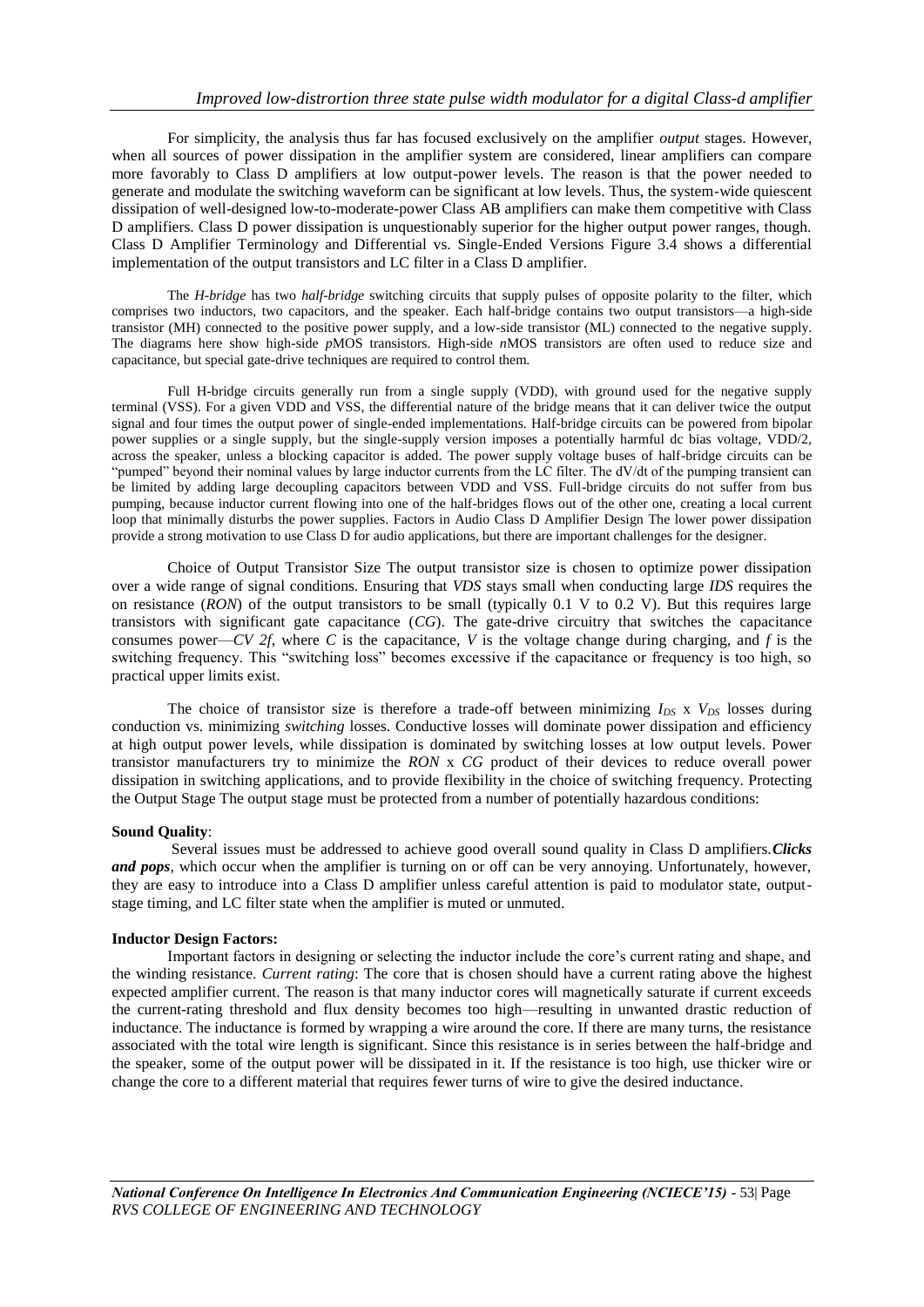Finally, it should not be forgotten that the form of inductor used can affect EMI, as noted above. System Cost What are the important factors in the overall cost of an audio system that uses Class D amplifiers? How can we minimize the cost? The *active* components of the Class D amplifier are the switching output stage and modulator. This circuitry can be built for roughly the same cost as an analog linear amplifier. The real tradeoffs occur when considering other components of the system. The lower dissipation of Class D saves the cost (and space) of cooling apparatus like heat sinks or fans. A Class D integrated circuit amplifier may be able to use a smaller and cheaper package than is possible for the linear one. When driven from a digital audio source, analog linear amplifiers require D/A converters (DACs) to convert the audio into analog form. This is also true for analog-input Class D amplifiers, but digital-input types effectively integrate the DAC function. On the other hand, the principal cost disadvantage of Class D is the LC filter. The components—especially the inductors occupy board space and add expense. In high-power amplifiers, the overall system cost is still competitive, because LC filter cost is offset by large savings in cooling apparatus. But in cost-sensitive, low-power applications, the inductor expense becomes onerous. In extreme cases, such as cheap amplifiers for cell phones, an amplifier IC can be cheaper than the total LC filter cost. Also, even if the monetary cost is ignored, the board space occupied by the LC filter can be an issue in small form-factor applications.

# **3.2: SIGMA–DELTA MODULATION:**

Sigma–delta modulation is the most popular form of analog-to-digital conversion used in audio applications. It is also commonly used in D/A converters, sample-rate converters, and digital power amplifiers. In this tutorial the theory behind the operation of sigma–delta modulation is introduced and explained. We explain how performance is assessed and resolve some discrepancies between theoretical and experimental results. We discuss the issues of usage, such as limit cycles, idle tones, harmonic distortion, noise modulation, dead zones, and stability. We characterize the current state of knowledge concerning these issues and look at what are the most significant problems that still need to be resolved. Finally, practical examples are given to illustrate the concepts presented.

### **3.2.1 INTRODUCTION:**

Sigma–delta modulation (SDM) is perhaps best understood by comparison with traditional pulse-code modulation (PCM). A PCM converter typically samples an input signal at the Nyquist frequency and produces an *N*-bit representation of the original signal. This technique, however, requires quantization to 2*N* levels. Whether implemented using successive approximation registers, pipelined converters, or other techniques, high resolution is difficult to obtain in PCM conversion due to the need to accurately represent many quantization levels and the subsequent circuit complexity. This is the motivation for sigma–delta modulation, a form of pulse-density modulation, which exploits oversampling and sophisticated filter design in order to employ a lowbit quantizer with high effective resolution.

In this system, we will consider common designs of sigma–delta modulators as used for analog-todigital conversion. The basic principle is the same for SDMs employed in D/A or sample-rate conversion. We will restrict the analysis to asynchronous, discrete-time designs. However, these are by far the most common designs and include most feed forward, feedback, and multistage implementations. We will explain the theory of operation, emphasizing signal-to-noise ratio estimation and comparison with PCM conversion.

We will also introduce the linear model, which assists in understanding filter design and noise shaping principles. Since sigma–delta modulation is highly nonlinear, there are various phenomena that cannot be explained using this technique, such as instability and limit cycles. The literature on these phenomena can be confusing, so we attempt to give a clear definition of the terms and clarify the current state of understanding. Finally, we introduce several state-of the- art techniques that can be used to deal with these unwanted phenomena.

## **3.2.2 THE LINEAR MODEL AND PULSE-CODE MODULATION:**

The allowed values in the output signal, after quantization, are called quantization levels, whereas the distance between two successive levels, is called the quantization step size, *q*. For a quantizer with *b* bits covering the range from  $+1$  to  $-1$ , there are 2*b* quantization levels, and the width of each quantization step is  $q=2$ / (2b -1). This is depicted in Fig. 3.9 for a 3-bit quantizer.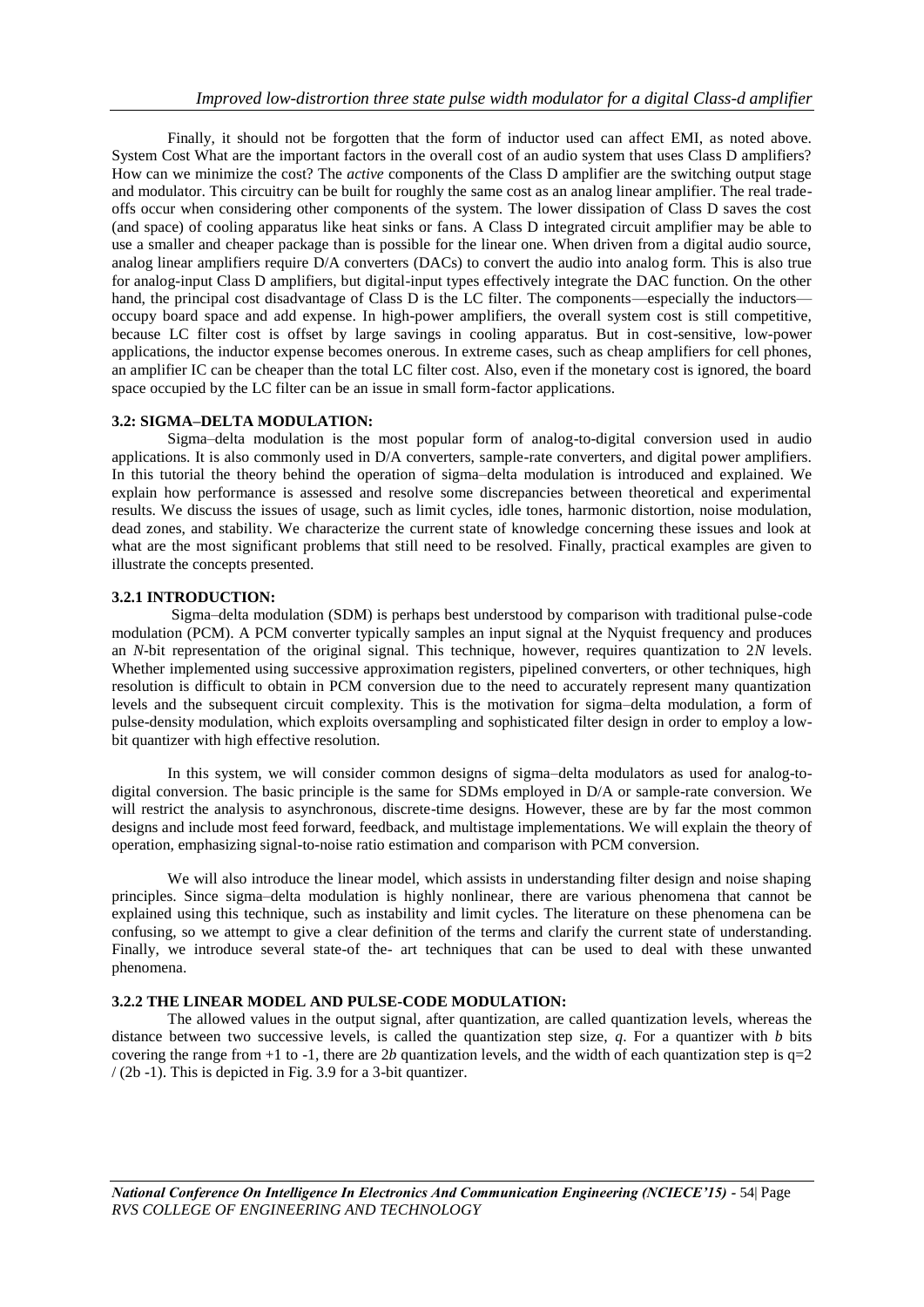

*Fig: 3.9. Transfer characteristics for a 3-bit quantizer and V=1*

The rounding, or midriser, quantizer assigns each input sample  $x(n)$  to the nearest quantization level. The quantization error is simply the difference between the input and output to the quantizer,  $eq=Q(x)$ -*x*. It can easily be seen that the quantization error *eq*(*n*) is always bounded by −q ≤e n≤q/2. Since quantization is a highly nonlinear process, the exact effect of quantization on the signal content and the nature of quantization noise may be difficult to measure. For this reason, several assumptions are often made.

1. The error sequence, *eq*(*n*), is a stationary, random process.

- 2. The error sequence is uncorrelated with itself and with the input sequence  $x(n)$ .
- 3. The probability-density function of the error is uniform over the range of quantization error.

Delta Sigma modulation uses a technique known as pulse density modulation to encode high resolution data into a low resolution bit stream (the modulated signal). Pulse density modulation represents the amplitude of an analog signal with the relative density of the output pulses. In a continuous time representation of a delta sigma modulator, an input signal is first integrated. At the sampling frequency, Fs, the integration is compared to a predetermined threshold, which either flips or resets the output. Because the output can only be changed at interval 1/Fs the width of the digital pulses are always the same. Even in the most basic Delta Sigma modulators, closed loop feedback is used to monitor the accuracy of the output. The continuous and discrete time models of a first order Delta Sigma modulator are depicted below in Figure 3.10.



Fig: 3.10 - (a) Continuous Time  $\Delta \sum$  and (b) Linear Z-Domain Model.

When higher order delta sigma modulators are built, many scale factors can be added in order to manipulate the modulator's performance. A Sample modulator structure, called Cascade of integrators, feedback form (CIFB), is shown in Figure 5. In this diagram, z is the discrete time variable z, n is the order of the modulator, and all a's, b's, c's, and g's are constant gains. The "integrators" seen in this model are actually integrators with inherent delays. Basically, each  $1/(z-1)$  block contains a discrete time integrator preceded by a one unit delay. This form was one of the ones used in the process of designing our final modulator.

*National Conference On Intelligence In Electronics And Communication Engineering (NCIECE'15) -* 55| Page *RVS COLLEGE OF ENGINEERING AND TECHNOLOGY*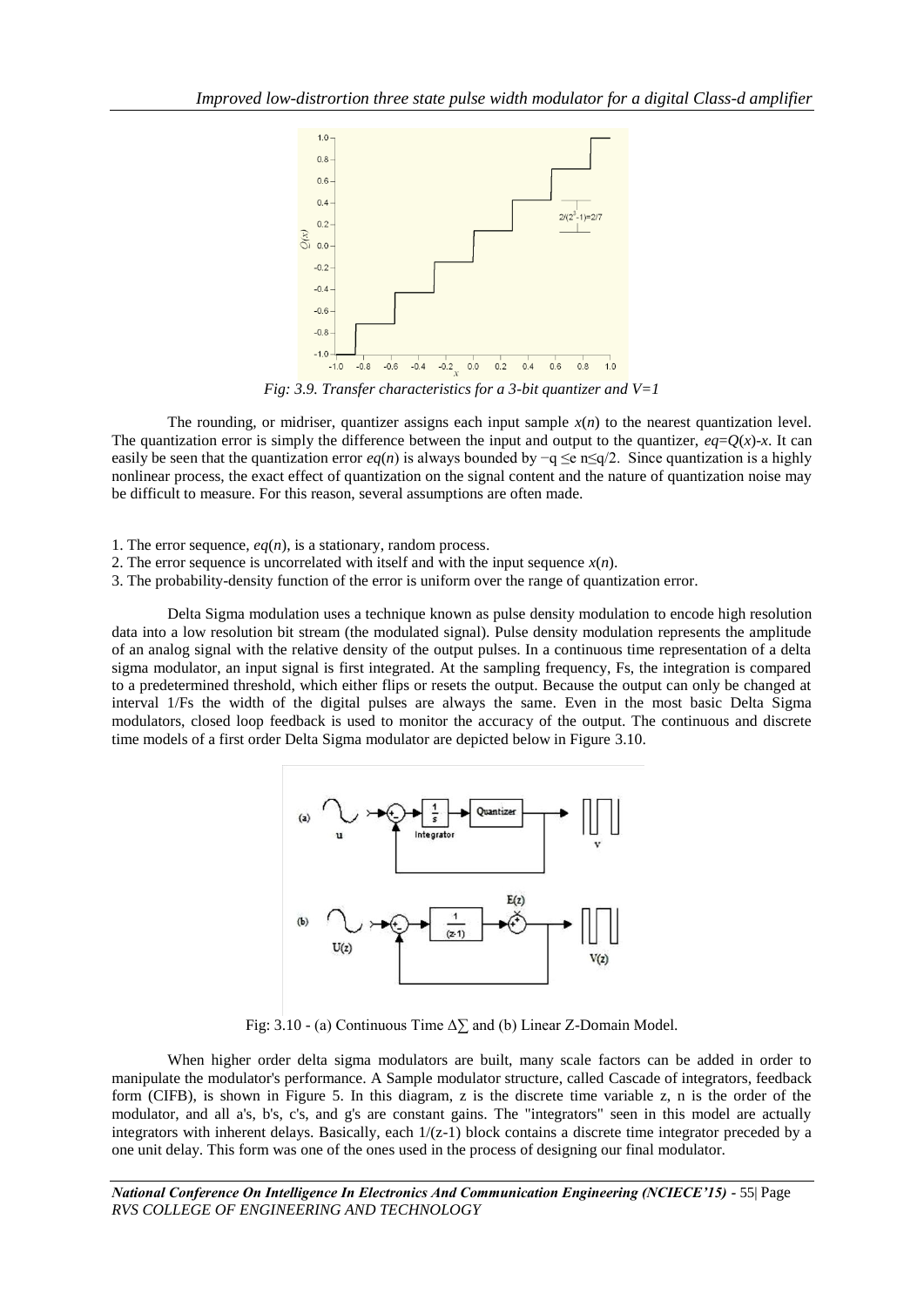

Fig: 3.11 - A Second Order CIFB Modulator Schematic

Delta sigma modulation modeling is made easier by replacing the non-linear quantizer with an additive error signal E(z). This error signal is the difference between the integrated signal and the modulated signal. From this model we can obtain the formula  $V(z) = [z-1 \cdot U(z)] + [(1-z-1) \cdot E(z)]$ . This equation can be written in terms of a noise transfer function (NTF) and a signal transfer function (STF). The STF of the modulator defines the frequency region which the modulator will pass from input to output. A modulator used for audio will have an STF of 1 or it will be a low pass filter surrounding the audio band. The NTF defines the region that quantization noise will exist. For an audio modulator the NTF will be a high pass filter. An effective modulator will separate the NTF and STF as far as possible to ensure quantization noise does not over run the signal band. A plot of the NTF of a first order modulator is depicted in Figure 3.12.

If the NTF and STF of a modulator are known, the modulator can be turned into a single loop filter with two filters G and H, as shown below in Figure 3.13. In this diagram,  $G = STF/NTF$  And  $H = 1-NTF/STF$ which can be confirmed by solving the output in terms of the input and the error. Both G and H filters are the same order as the order of the delta sigma modulator that they produce.



*Fig: 3.12 - The Noise Transfer Function of a Delta Sigma Modulator*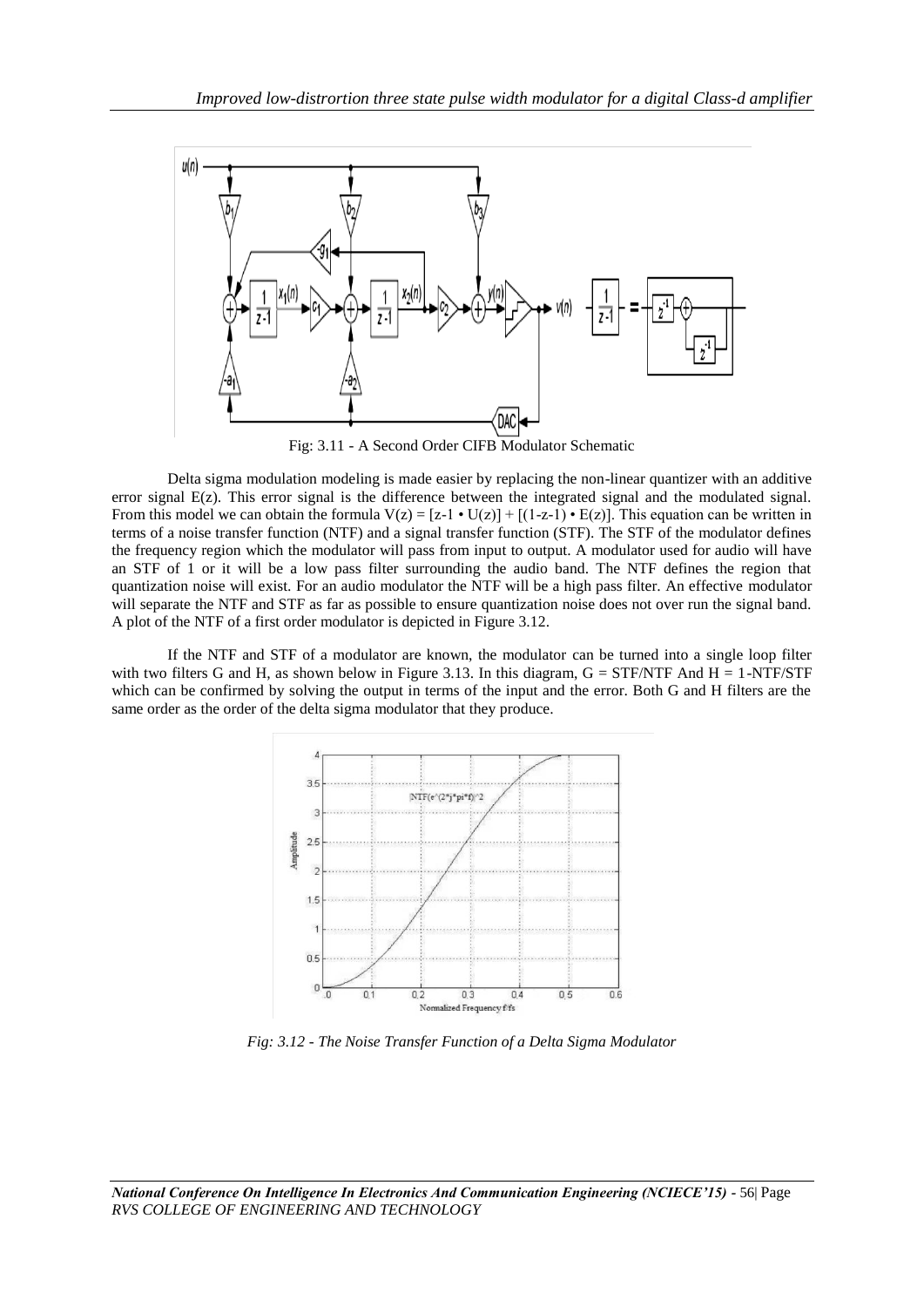

Two parameters govern the effectiveness of a Delta Sigma modulator; those are the OSR (over sampling ratio) and the order of delta sigma modulator. In continuous time models, the order of the modulator is directly related to the number of integrators in the signal path. In a discrete time modulator, the order of the system is the order of the NTF. A higher order NTF increased the slope of the cutoff of the filter, decreasing the noise in the signal band. The over-sampling ratio (OSR) is  $OSR = FS/2*Fb$ , where Fb is the bandwidth of the signal and Fs is the sampling frequency of the modulator. Increasing the OSR shifts the NTF out of the signal band. From figure 3.13 we see in a discrete time system that the noise filter is a function of the normalized frequency.

When the OSR is high the signal band moves lower in the normalized frequency. The expected SNR of these systems can be estimated from the order of the system and the OSR (assuming the OSR >> 1, typically 22 to 210). In order to achieve a specific SNR, there is a trade-off between the order of the modulator and the OSR needed. Figure 8 below shows the trade-off between OSR and maximum SNR for a 2-bit Nth order delta sigma modulator. In this figure, SNR is shown as SQNR or Signal to Quantization Noise Ratio. For our purposes, these terms are synonymous.



*Fig: 3.14 - OSR vs. Maximum SQNR for a 2-bit Delta Sigma Modulator*

As stated earlier, delta sigma modulation can offer superior SNR because of its internal feedback and its ability to shape the noise out of the signal band. This fact makes the delta sigma modulator a good choice for an amplifier where high audio quality is required. Since the quality of the delta sigma modulator is dependent on both OSR and the order of the system being high, and a feedback loop required for the system, the stability of the modulator must be considered. Increasing the order of the modulator increases the phase delay of the system, which could potentially destabilize the modulator for some or all input amplitudes.

#### **3.2.3 Signal to Noise Ratio**

Signal to Noise Ratio is defined as shown in Equation 1. This means that the SNR of the system can only be improved by increasing the power of the desired signal or by reducing the power of the noise.

$$
SNR = 10 log10 \left( \frac{signal power}{noise power} \right)
$$

Equation 1 - Definition of SNR

*National Conference On Intelligence In Electronics And Communication Engineering (NCIECE'15) -* 57| Page *RVS COLLEGE OF ENGINEERING AND TECHNOLOGY*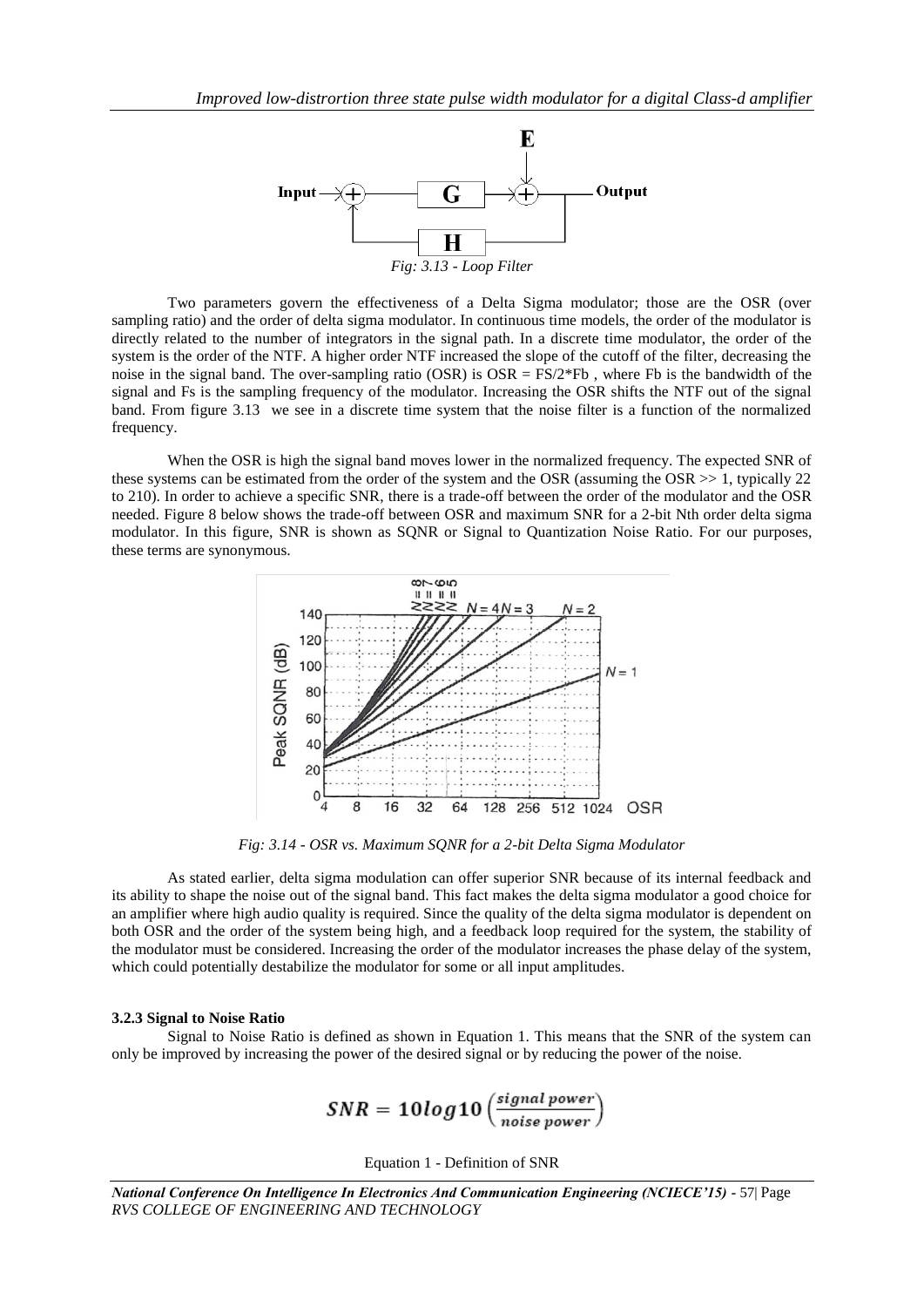In the previous sections we introduced the NTF of a modulator. We explained that increasing the order of the modulator increases the order of the NTF. Increasing the modulation frequency moves the NTF further out of the signal band. Moving the NTF out of the signal band increases the SNR of the system. An alternate way to categorize the modulator's SNR is by using its effective number of bits (ENOB). As mentioned in previous sections, the number of bits used in an analog to digital converter is directly related to its SNR. With a delta sigma modulator we are limited to a low number of output states to remain compatible with a Class D power stage. In a delta sigma modulator we can compensate for less output bits with a higher modulation frequency. By keeping the modulation frequency high we can maintain a high ENOB and therefore maintain a high SNR even with a small number of output bits.

### **3.3 FEEDBACK SYSTEM STABILITY:**

Having full system feedback in a Class D amplifier system has the potential to greatly decrease both noise and distortion. Like in any other feedback system, the output can be monitored and checked against the input in order to eliminate noise or distortion that is added by the system itself. One of the main challenges involved in building a system with feedback is making sure it is stable for all expected inputs. According to Dorf (1989), Feedback systems are considered stable if for any bounded input, they produce a bounded output. One way to determine system stability is by referencing the phase margin of a system. There are also many circuits which can improve the stability of a system, three of which are named phase-lead, phase-lag, and leadlag networks.

### **3.3.1 Phase Margin:**

Phase margin is a widely used measure of system stability when working in the frequency domain. Phase margin is defined as the distance of the system transfer function's phase shift from 180º when at the system's zero dB point or the frequency at which the system's amplification factor is 1. The phase margin's positive distance from zero can determine the stability of a system. This makes sense, because a system inherently oscillates when its gain is one and its phase shift is 180º. When a system's phase margin is below zero, the system is considered unstable, because its output could approach infinity. Phase margin can be determined using Nyquist plots such as the ones explained in the previous section, but it can also be measured using Bode plots. On a system's Bode plots, the phase margin represents the frequency response's distance from -180˚ at the point where the system has zero gain. This point is known as the zero dB point.

#### **3.3.2 Increasing System Stability**

There are several approaches to making a system more stable. Many of them are rooted in changing the design characteristics of the functional blocks of the system. If this sort of change is not possible, or is not enough to make the system stable, another approach can be taken. This approach is to add another block to the feedback loop, GC(s). This function is called a compensator, because it compensates for the system's previous inadequacies. One type of compensator is the phase-lead network. This block is made simply from a resistor which is in parallel with a resistor and capacitor and has the transfer function given below in Equation 2. In this equation, R1 is the resistor in parallel with the parallel combination of R2 and C.

$$
G(s) = \frac{R_2}{R_2 + \left\{ \frac{R_1\left(\frac{1}{Cs}\right)}{\left[R_1 + \left(\frac{1}{Cs}\right)\right] \right\}}}.
$$

This block also has a positive phase angle of almost 90 degrees. Since blocks in series simply add their phase responses, this block's positive phase response can directly increase the phase margin of the entire system. Another side effect of the phase lead function is that it is an amplifier for frequencies greater than the location of its own zero. This could distort the audio signal in our project if the necessary frequency of this block's zero is lower than 20 kHz. Another type of compensator is the phase-lag network. This block is made from the same components as the phase-lead, with them arranged in a different way. For the phase-lag network, there is a resistor in parallel with a series combination of another resistor and a capacitor. The transfer function for this block is given below in Equation 3. For this equation, the R1 is the resistor in parallel with the series combination of C and R2.

*National Conference On Intelligence In Electronics And Communication Engineering (NCIECE'15) -* 58| Page *RVS COLLEGE OF ENGINEERING AND TECHNOLOGY*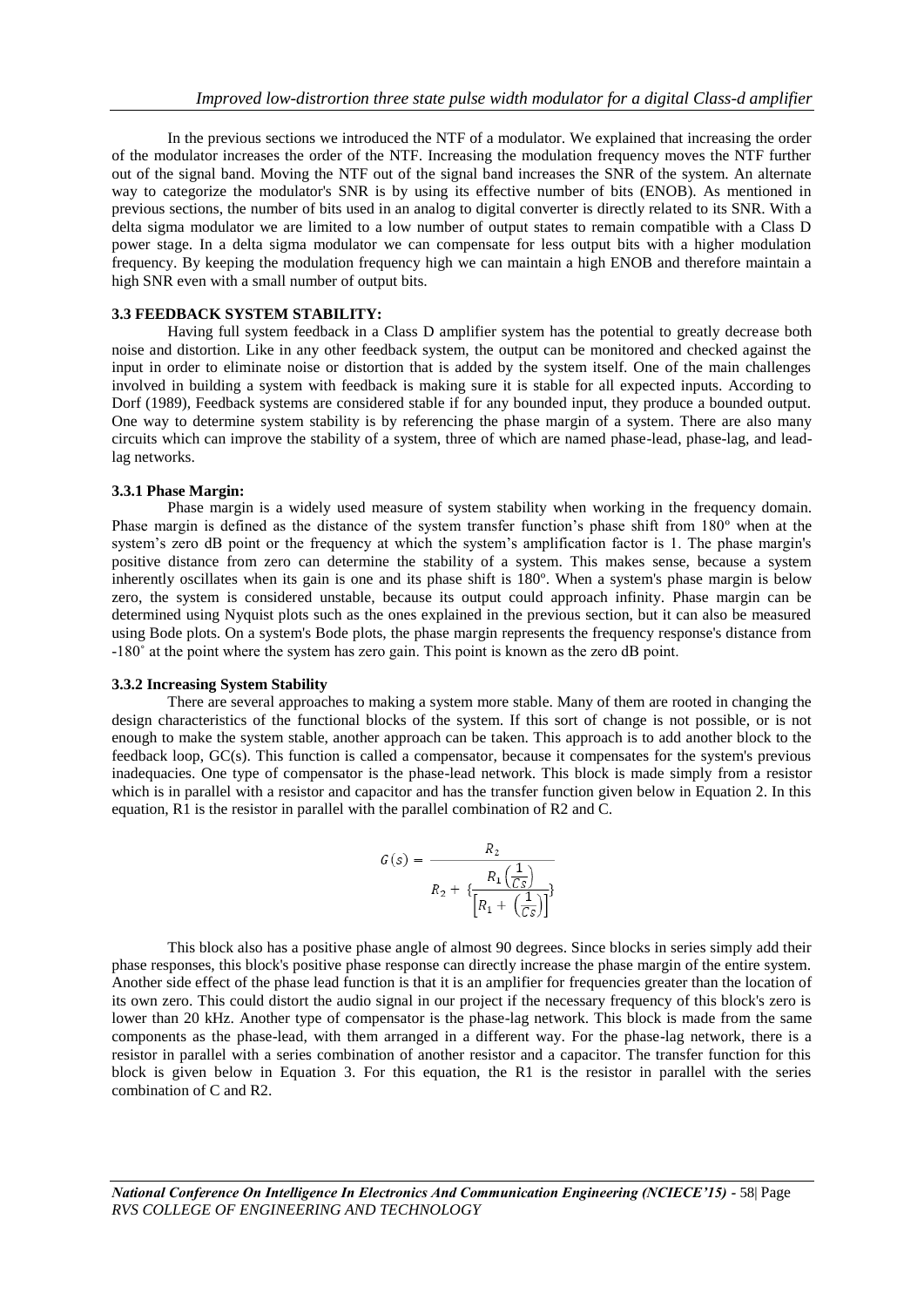$$
G(s) = \frac{R_2 + \left(\frac{1}{Cs}\right)}{R_1 + R_2 + \left(\frac{1}{Cs}\right)}
$$

### Equation 3 - Transfer Function of Phase-Lag Network

This block actually has a negative phase response at a very low frequency. This should not affect the phase margin of the system, because the frequencies at which the phase-lag network's phase response is negative should be much lower than the crossover frequency of the system. Instead of directly affecting the phase margin of the system, the phase-lag network adds attenuation, moving the crossover frequency to a much smaller frequency. At this new frequency the phase margin will be greater and therefore the system will be more stable. Because this block attenuates some parts of the audio band of frequencies more than others, no analog audio signal can be passed through it without being distorted.

#### **3.4 NOISE, DISTORTION, AND FILTERING**

The goal of a Class D amplifier is to convert a continuous time waveform into a series of binary pulses so they may be more efficiently amplified. This conversion adds unwanted harmonics as well as other noises to the output. Some of these are audible, and therefore undesired for noise quality reasons. Other noises are inaudible, but still undesired for efficiency reasons. A Class D modulator runs at speeds significantly higher than the highest desired output frequency, as dictated by the over sampling ratio. The noise introduced by the modulator is intentionally "shaped" out of the audio band. Despite the audio quality benefits of this "shaping", if the constant switching of the modulation stage was allowed to propagate to the speaker the overall efficiency of the system would be decreased. Although the noise added by the modulation stage is in audible, it still requires power to push the speaker cone. To increase the efficiency of the system, and reduce the possibility of cone damage because of high frequency oscillation, the output is filtered to remove this high frequency noise.

Not all noise added by the modulator will be outside of the audio band. Low fundamental frequencies will result in odd order harmonics that may lie within the audio band, increasing THD. In band noise cannot be filtered at the output. Low pass filters can be implemented either actively or passively. Active filters exhibit exceptional frequency roll offs, and have the ability to have extremely minimal pass band rippling. Active filters do not rely on non-ideal components like inductors and capacitors, whose non-linearity will distort the filter output.



*Fig: 3.15 – Example of Low Pass Active Filter*

Unfortunately the basic design of an active filter makes it impractical for Class D amplifiers. Active filters are based on amplifiers themselves. Class D amplifiers are efficient because of their switching power supplies; the addition of a linear amplifier would defeat the purposes of making a high efficiency amplifier. A passive filter is a more practical choice for a Class D amplifier.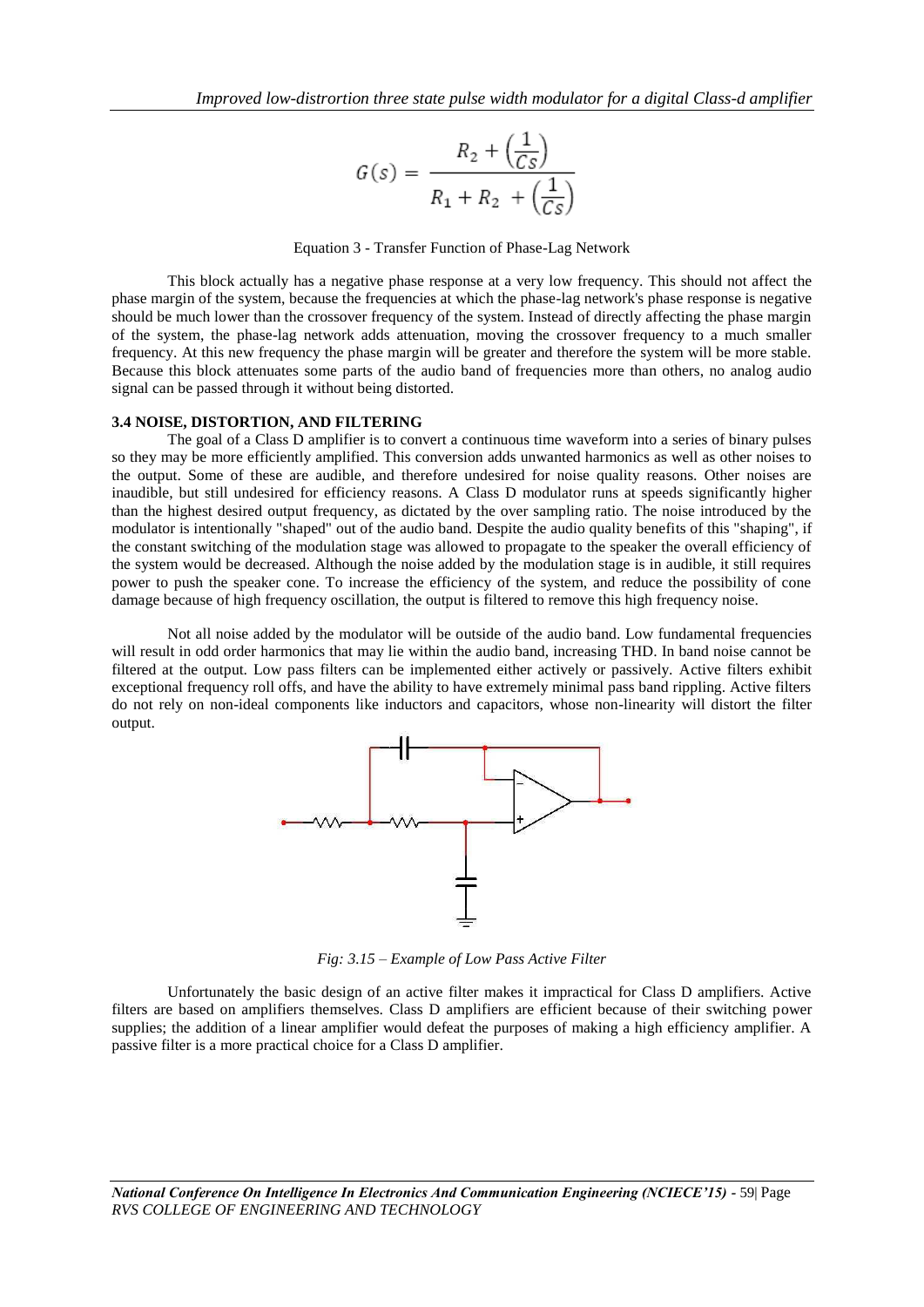

*Fig: 3.16 - 2008 Class D Audio MQP Filter Design*

A passive filter can, at best, have unity gain. A passive Butterworth filter has a very flat pass-band, although its frequency cutoff is not as sharp as some other filter configurations. Passive filters are built with non-linear components, producing output distortion. Last year's team created a passive Butterworth output filter that performed as required, and this design was reused for this year. The following figure shows the balanced low pass filter configuration and component values used by last year's team. The component values used result in a 30 kHz cut off.

### **3.4.1 Passive filters**

Passive implementations of linear filters are based on combinations of resistors (R), inductors (L) and capacitors (C). These types are collectively known as *passive filters*, because they do not depend upon an external power supply and/or they do not contain active components such as transistors. Inductors block highfrequency signals and conduct low-frequency signals, while capacitors do the reverse.

A filter in which the signal passes through an inductor, or in which a capacitor provides a path to ground, presents less attenuation to low-frequency signals than high-frequency signals and is therefore a *lowpass filter*. If the signal passes through a capacitor, or has a path to ground through an inductor, then the filter presents less attenuation to high-frequency signals than low-frequency signals and therefore is a *high-pass filter*. Resistors on their own have no frequency-selective properties, but are added to inductors and capacitors to determine the *time-constants* of the circuit, and therefore the frequencies to which it responds.

The inductors and capacitors are the reactive elements of the filter. The number of elements determines the order of the filter. In this context, an LC tuned circuit being used in a band-pass or band-stop filter is considered a single element even though it consists of two components. At high frequencies (above about 100 megahertz), sometimes the inductors consist of single loops or strips of sheet metal, and the capacitors consist of adjacent strips of metal. These inductive or capacitive pieces of metal are called stubs.

#### **Single element types**

The simplest passive filters, [RC](http://en.wikipedia.org/wiki/RC_circuit) and [RL](http://en.wikipedia.org/wiki/RL_circuit) filters, include only one reactive element, except [hybrid LC](http://en.wikipedia.org/wiki/Hybrid_LC_Filter)  [filter](http://en.wikipedia.org/wiki/Hybrid_LC_Filter) which is characterized by inductance and capacitance integrated in one element.

# **L filter**

An L filter consists of two reactive elements, one in series and one in parallel.

### **T and π filters: Low-pass π filter**

Three-element filters can have a 'T' or 'π' topology and in geometries, a low-pass, [high-pass,](http://en.wikipedia.org/wiki/High-pass) band-pass, or band-stop characteristic is possible. The components can be chosen symmetric or not, depending on the required frequency characteristics.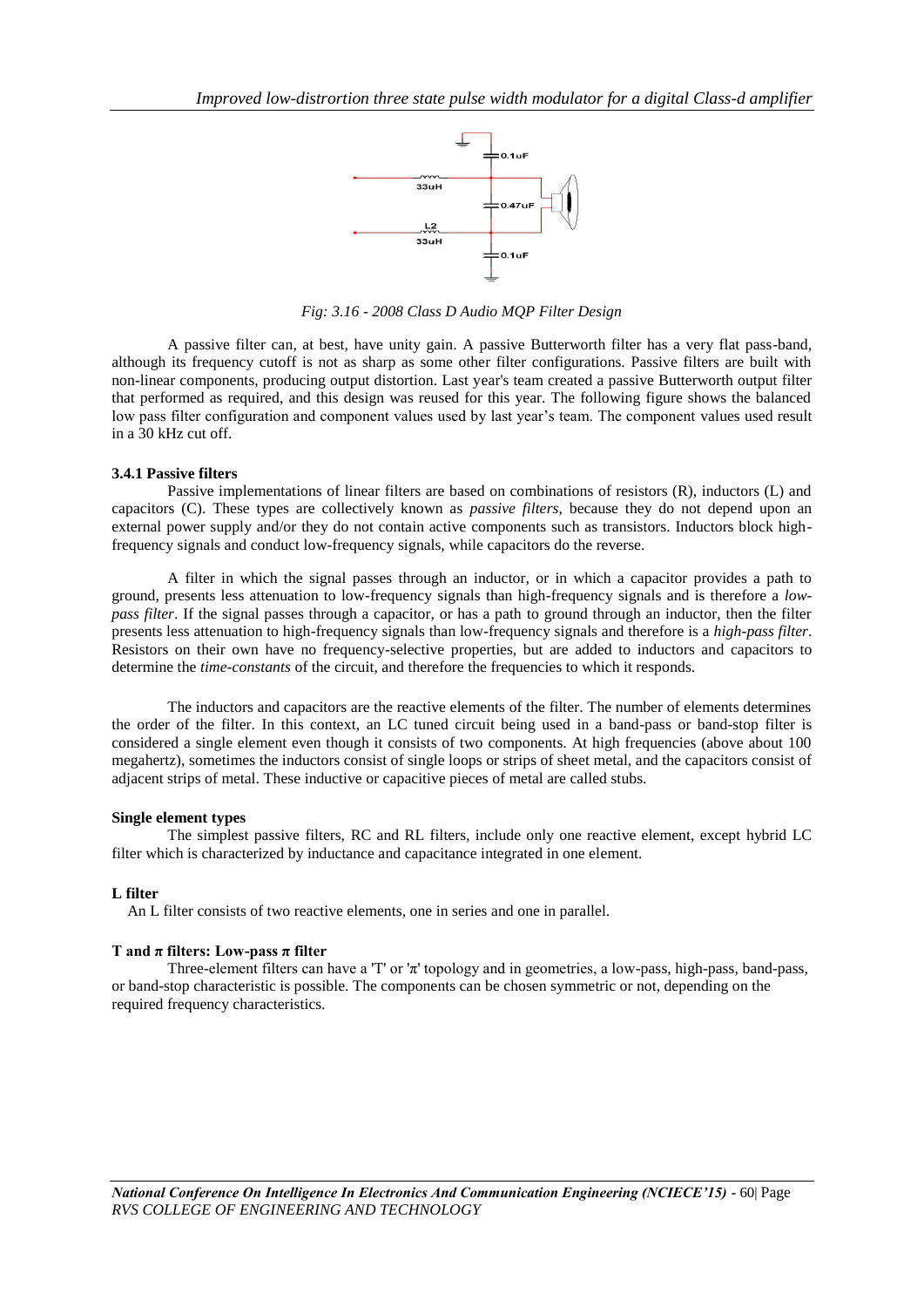

*Fig: 3.18 LC low-pass passive filter*

The high-pass T filter in the illustration has very low impedance at high frequencies, and very high impedance at low frequencies. That means that it can be inserted in a transmission line, resulting in the high frequencies being passed and low frequencies being reflected. Likewise, for the illustrated low-pass π filter, the circuit can be connected to a transmission line, transmitting low frequencies and reflecting high frequencies. Using m-derived filter sections with correct termination impedances, the input impedance can be reasonably constant in the pass band.

#### **Multiple element types**

Multiple element filters are usually constructed as a ladder network. These can be seen as a continuation of the L,T and  $\pi$  designs of filters. More elements are needed when it is desired to improve some parameter of the filter such as stop-band rejection or slope of transition from pass-band to stop-band.

### **The transfer function**

The transfer function  $H(S)$  of a filter is the ratio of the output signal Y(S) to that of the input signals  $X(S)$ as a function of the complex frequency  $S$ :

$$
H(s) = \frac{Y(s)}{X(s)}
$$

With  $s = \sigma + j\omega$ 

The transfer function of all linear time-invariant filters, when constructed of discrete components, will be the ratio of two polynomials in  $S$ , i.e. a rational function of  $S$ . The order of the transfer function will be the highest power of Sencountered in either the numerator or the denominator.

# **3.5 MOSFET H-BRIDGE DRIVER:**



*Fig: 3.19 schematic of MOSFET H-Bridge circuit*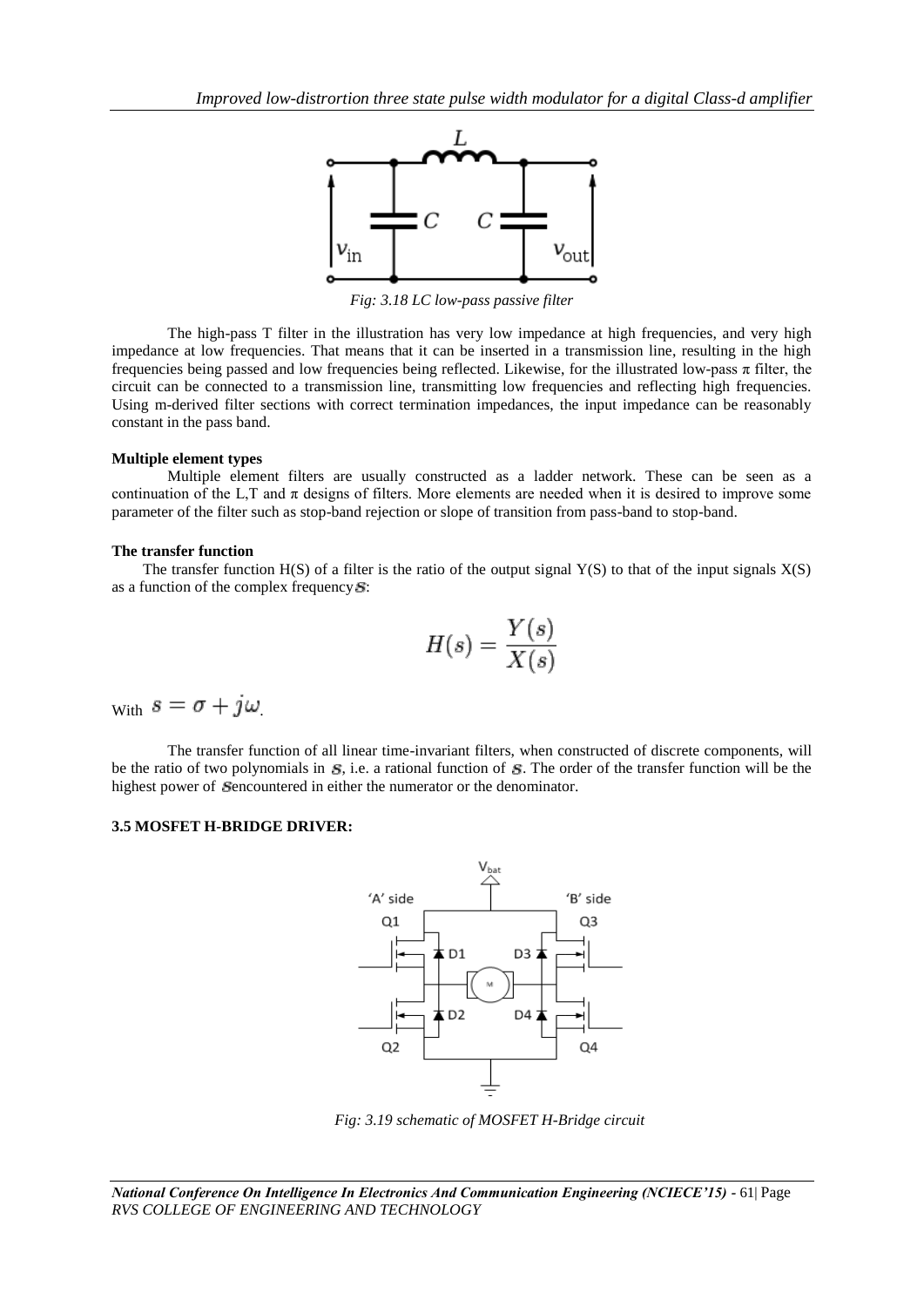# **Drive circuitry**

The drive circuitry for an H-Bridge is basically the electronics that sits between the PWM (and potentially other) digital control inputs and the MOSFET gates. It has two major purposes: Translate the input voltages to suitable levels to drive the gates Provide enough current to charge and discharge the gates fast enough On top of that, many drive circuits include additional functionality: Translate the input command into gate-drive signals according to the drive mode Provide shoot-through protection Generate voltages for the highside gate-drive circuitry (for N-channel drivers) Provide additional safety functions, like over-current protection Control the turn-on and turn-off times of the FETs Drive circuits can come in many shape or form.

# **IV. HARDWARE REQUIREMENTS AND SPECIFICATIONS**

### **4.1 MOSFET**

The **metal–oxide–semiconductor field-effect transistor** (**MOSFET**, **MOS-FET**, or **MOS FET**) is a transistor used for amplifying or switching electronic signals. Although the MOSFET is a four-terminal device with source (S), gate (G), drain (D), and body (B) terminals, the body (or substrate) of the MOSFET often is connected to the source terminal, making it a three-terminal device like other field-effect transistors. Because these two terminals are normally connected to each other (short-circuited) internally, only three terminals appear in electrical diagrams. The MOSFET is by far the most common transistor in both digital and analog circuits, though the bipolar junction transistor was at one time much more common.



*Fig: 4.1 MOSFET structure*

In *enhancement mode* MOSFETs, a voltage drop across the oxide induces a conducting channel between the source and drain contacts *via* the field effect. The term "enhancement mode" refers to the increase of conductivity with increase in oxide field that adds carriers to the channel, also referred to as the *inversion layer*. The channel can contain electrons (called an nMOSFET or nMOS), or holes (called a pMOSFET or pMOS), opposite in type to the substrate, so nMOS is made with a p-type substrate, and pMOS with an n-type substrate (see article on semiconductor devices). In the less common *depletion mode* MOSFET, detailed later on, the channel consists of carriers in a surface impurity layer of opposite type to the substrate, and conductivity is decreased by application of a field that depletes carriers from this surface layer.

The 'metal' in the name MOSFET is now often a misnomer because the previously metal gate material is now often a layer of polysilicon (polycrystalline silicon). Aluminium had been the gate material until the mid-1970s, when polysilicon became dominant, due to its capability to form self-aligned gates. Metallic gates are regaining popularity, since it is difficult to increase the speed of operation of transistors without metal gates. Likewise, the 'oxide' in the name can be a misnomer, as different dielectric materials are used with the aim of obtaining strong channels with smaller applied voltages. An insulated-gate field-effect transistor or **IGFET** is a related term almost synonymous with MOSFET. The term may be more inclusive, since many "MOSFETs" use a gate that is not metal, and a gate insulator that is not oxide. Another synonym is MISFET for metal–insulator– semiconductor FET.



*Fig: 4.2 Cross sectional view of MOSFET*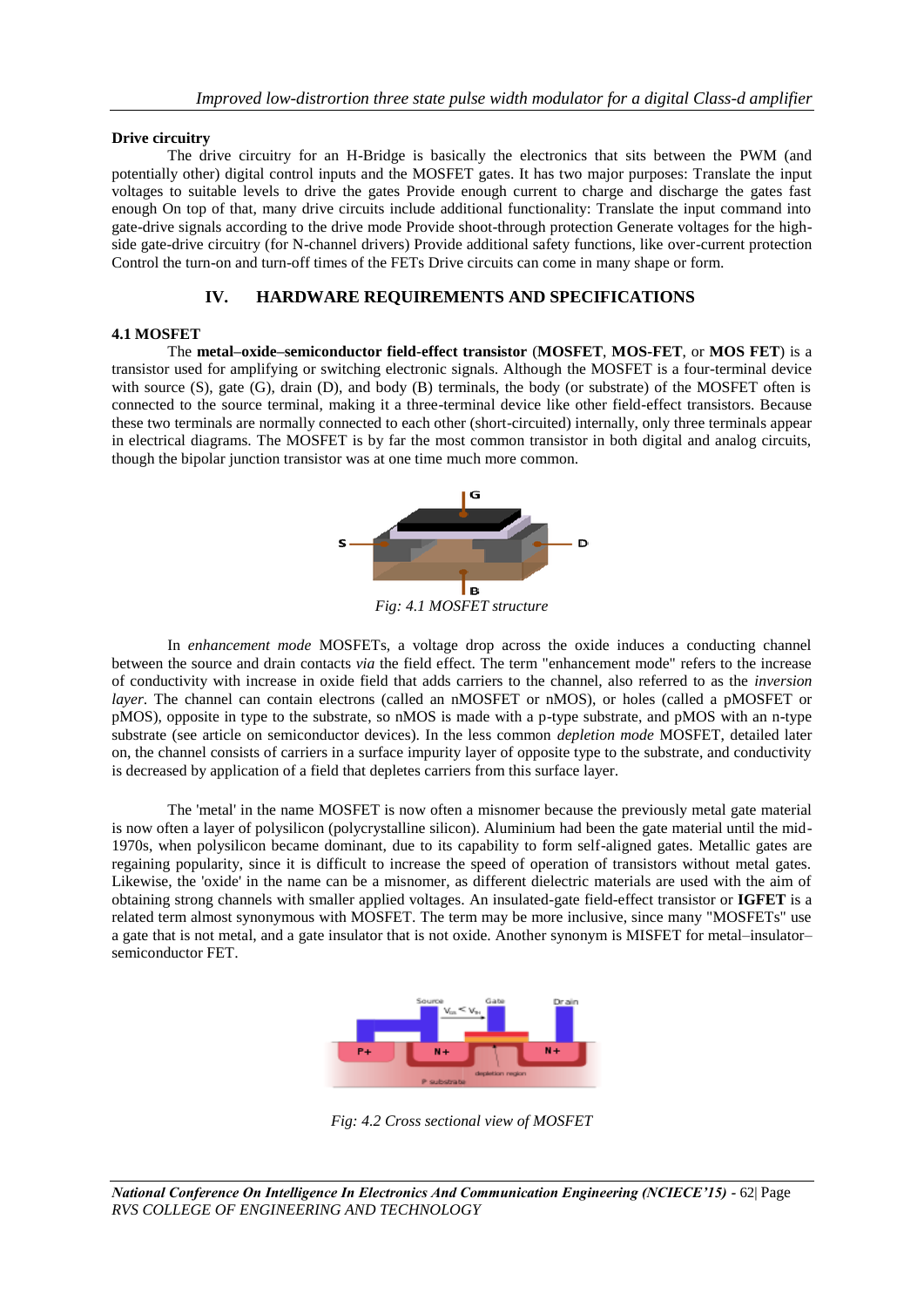# **4.1.1 Composition**

Usually the semiconductor of choice is silicon, but some chip manufacturers, most notably IBM and Intel, recently started using a chemical compound of silicon and germanium (SiGe) in MOSFET channels. Unfortunately, many semiconductors with better electrical properties than silicon, such as gallium arsenide, do not form good semiconductor-to-insulator interfaces, thus are not suitable for MOSFETs. Research continues on creating insulators with acceptable electrical characteristics on other semiconductor material. In order to overcome the increase in power consumption due to gate current leakage, a high-κ dielectric is used instead of silicon dioxide for the gate insulator, while polysilicon is replaced by metal gates (see Intel announcement).

# **4.1.2 Circuit symbols**

Varieties of symbols are used for the MOSFET. The basic design is generally a line for the channel with the source and drain leaving it at right angles and then bending back at right angles into the same direction as the channel. Sometimes three line segments are used for enhancement mode and a solid line for depletion mode. Another line is drawn parallel to the channel for the gate. The bulk connection, if shown, is shown connected to the back of the channel with an arrow indicating PMOS or NMOS. Arrows always point from P to N, so an NMOS (N-channel in P-well or P-substrate) has the arrow pointing in (from the bulk to the channel). If the bulk is connected to the source (as is generally the case with discrete devices) it is sometimes angled to meet up with the source leaving the transistor. If the bulk is not shown (as is often the case in IC design as they are generally common bulk) an inversion symbol is sometimes used to indicate PMOS, alternatively an arrow on the source may be used in the same way as for bipolar transistors (out for nMOS, in for pMOS).

Comparison of enhancement-mode and depletion-mode MOSFET symbols, along with JFET symbols (drawn with source and drain ordered such that higher voltages appear higher on the page than lower voltages):

# **4.1.3 MOSFET operation**



*Fig: 4.4MOSFET layers*

# **Metal–oxide–semiconductor structure**

The traditional metal–oxide–semiconductor (MOS) structure is obtained by growing a layer of silicon dioxide  $(SiO<sub>2</sub>)$  on top of a silicon substrate and depositing a layer of metal or polycrystalline silicon (the latter is commonly used). As the silicon dioxide is a dielectric material, its structure is equivalent to a planar capacitor, with one of the electrodes replaced by a semiconductor. When a voltage is applied across a MOS structure, it modifies the distribution of charges in the semiconductor. If we consider a p-type semiconductor (with  $N_{\text{Athe}}$ density of acceptors, *p* the density of holes;  $p = N_A$  in neutral bulk), a positive voltage,  $V_{GB}$ , from gate to body (see figure) creates a depletion layer by forcing the positively charged holes away from the gateinsulator/semiconductor interface, leaving exposed a carrier-free region of immobile, negatively charged acceptor ions (see doping (semiconductor)). If  $V$ *GB* is high enough, a high concentration of negative charge carriers forms in an **inversion layer** located in a thin layer next to the interface between the semiconductor and the insulator. Unlike the MOSFET, where the inversion layer electrons are supplied rapidly from the source/drain electrodes, in the MOS capacitor they are produced much more slowly by thermal generation through carrier generation and recombination centers in the depletion region. Conventionally, the gate voltage at which the volume density of electrons in the inversion layer is the same as the volume density of holes in the body is called the threshold voltage. When the voltage between transistor gate and source ( $V_{GS}$ ) exceeds the threshold voltage  $(V<sub>th</sub>)$ , it is known as overdrive voltage.

*National Conference On Intelligence In Electronics And Communication Engineering (NCIECE'15) -* 63| Page *RVS COLLEGE OF ENGINEERING AND TECHNOLOGY*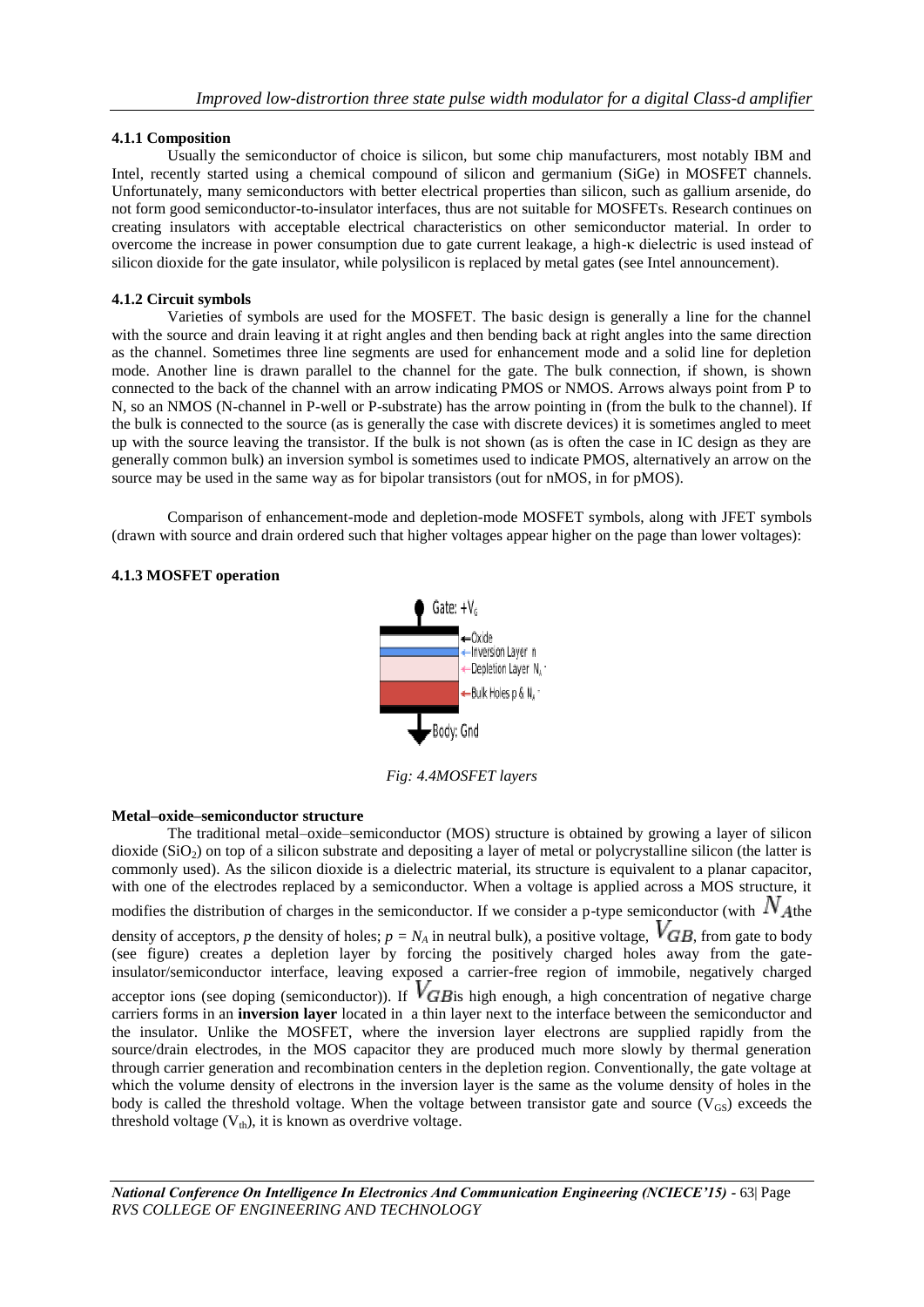This structure with p-type body is the basis of the n-type MOSFET, which requires the addition of an n-type source and drain regions.

# **4.1.4 MOSFET structure and channel formation**



*Fig: 4.5 Channel formations in nMOS*

## **4.1.5 Modes of operation**



*Fig: 4.6 Example of an N-Channel MOSFET.*

The operation of a MOSFET can be separated into three different modes, depending on the voltages at the terminals. In the following discussion, a simplified algebraic model is used. Modern MOSFET characteristics are more complex than the algebraic model presented here. For an **enhancement-mode, nchannel MOSFET**, the three operational modes are: Cutoff, sub threshold, or weak-inversion mode

### **When**  $V_{GS} < V_{th}$ :

Where  $V_{GS}$  gate-to-source is bias and  $V_{this}$  the threshold voltage of the device.

# **4.1.6 Body effect**



*Fig: 4.8 Band diagram showing body effect*

*National Conference On Intelligence In Electronics And Communication Engineering (NCIECE'15) -* 64| Page *RVS COLLEGE OF ENGINEERING AND TECHNOLOGY*